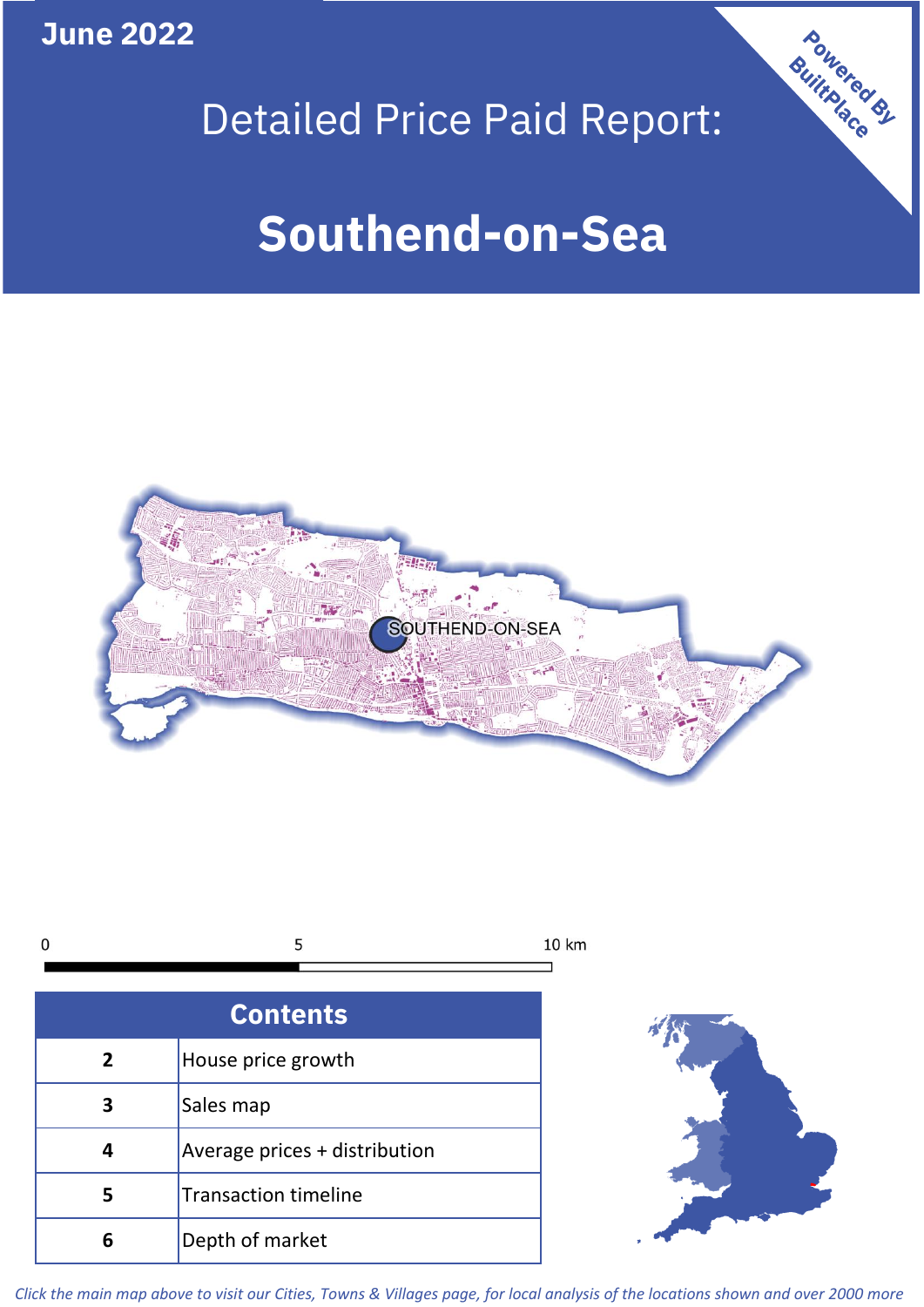## **Headline Data**

|                     | <b>Current level</b> | 3 month  | <b>Annual</b> | 5 year  | 10 year |
|---------------------|----------------------|----------|---------------|---------|---------|
| <b>House prices</b> | £335,884             | 2.5%     | 8.0%          | 26.9%   | 86.2%   |
| <b>Transactions</b> | 3,277                | $-11.6%$ | 24.1%         | $-4.7%$ | 25.5%   |

# **House Price Growth (April 2022 data)**

#### *Annual Change in House Prices*



House prices in Southend-on-Sea grew by 8.0% in the 12 months to April 2022 (based on 3-month smoothed data). By comparison national house prices grew by 10.7% and prices in the East of England grew by 11.6% over the same period.

Southend-on-Sea house prices are now 70.4% above their previous peak in 2007, compared to +64.9% for the East of England and +52.9% across England.



#### *Year-To-Date Change in House Prices, December to April*

Local prices have grown by 3.3% in 2022 so far, compared to growth of 3.7% over the same period last year.

#### *Source: OS OpenData; UK House Price Index (Contains HM Land Registry data © Crown copyright)*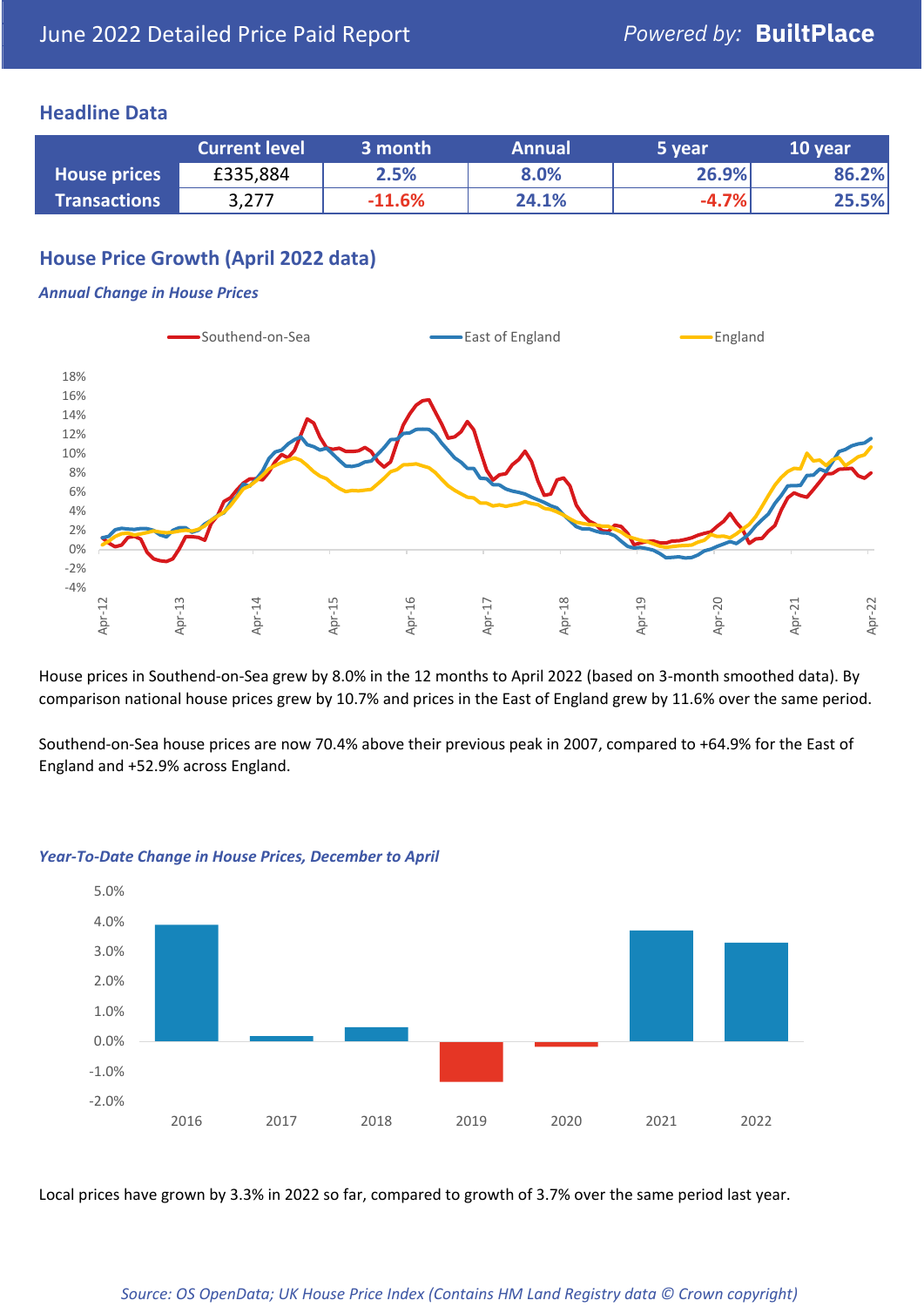# **House Price Map**

*12 months to April 2022*



*Each point is one postcode, coloured by the average value relative to all sales in this local authority (price bands are LA-specific quintiles).*

**Map Key**

| Min      | <b>Max</b> |                            |
|----------|------------|----------------------------|
| Up to    | £204,000   | 1st quintile / lowest 20%  |
| £204,000 | £278,000   | 2nd quintile               |
| £278,000 | £341,000   | 3rd quintile               |
| £341,000 | £462,000   | 4th quintile               |
| £462,000 | and over   | 5th quintile / highest 20% |

#### *Source: OS OpenData; UK House Price Index (Contains HM Land Registry data © Crown copyright)*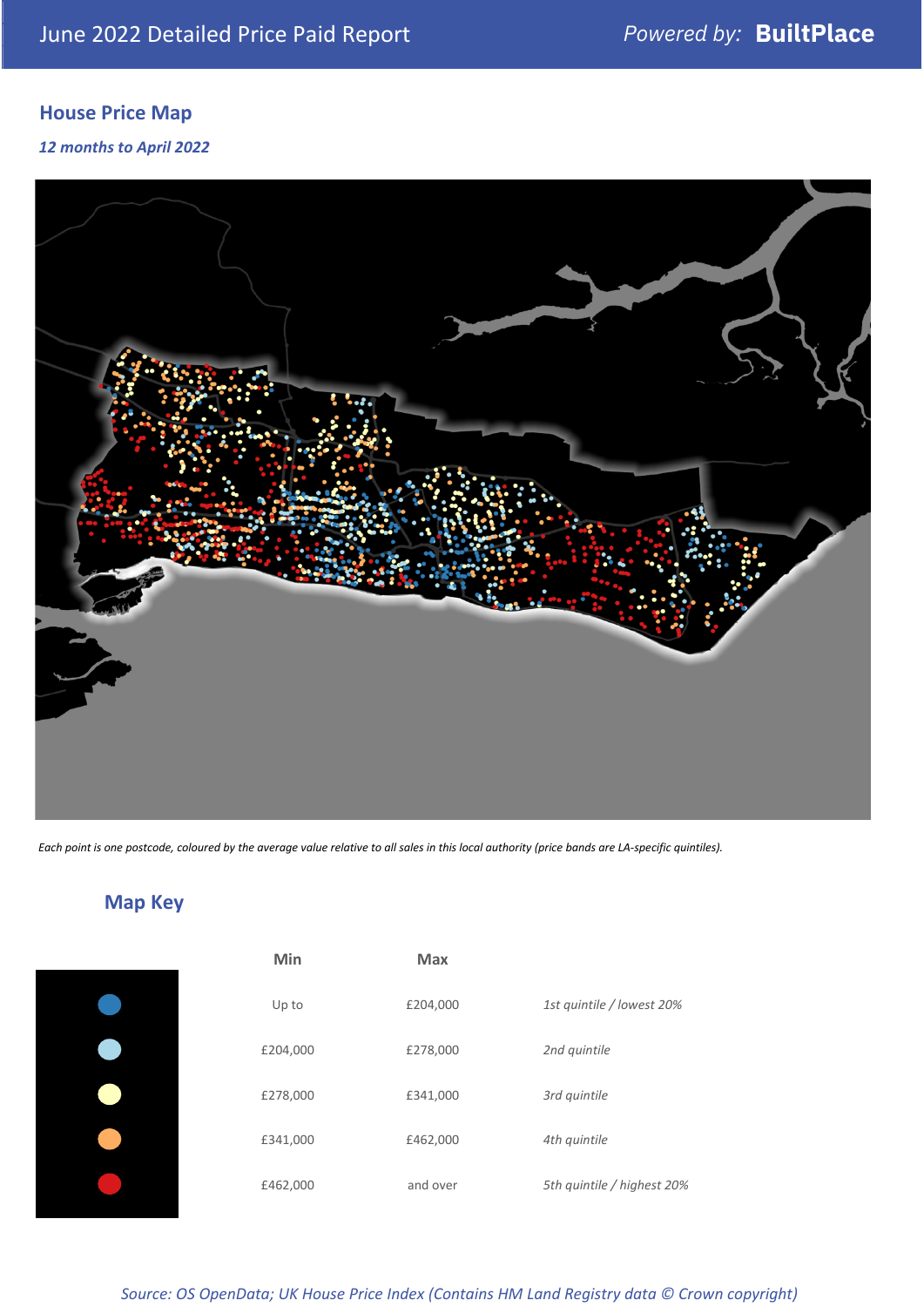# **Average House Price by Property Type**

### *12 months to April 2022*



# **House Price Distribution by Year**

*All properties, by price band and calendar year (2020 = year to date)*

|                    | 1997 | 2002 | 2007 | 2012 | 2017 | 2019 | 2020 |
|--------------------|------|------|------|------|------|------|------|
| <b>Under £100k</b> | 89%  | 48%  | 7%   | 9%   | 2%   | 1%   | 2%   |
| £100-200k          | 10%  | 42%  | 56%  | 50%  | 27%  | 17%  | 17%  |
| £200-300k          | 1%   | 7%   | 25%  | 25%  | 34%  | 27%  | 29%  |
| E300-400k          | 0%   | 2%   | 8%   | 9%   | 19%  | 24%  | 26%  |
| £400-500k          | 0%   | 0%   | 3%   | 4%   | 8%   | 13%  | 10%  |
| <b>£500k-1m</b>    | 0%   | 0%   | 2%   | 2%   | 9%   | 16%  | 14%  |
| £1-2m              | 0%   | 0%   | 0%   | 0%   | 0%   | 1%   | 1%   |
| <b>Over £2m</b>    | 0%   | 0%   | 0%   | 0%   | 0%   | 0%   | 0%   |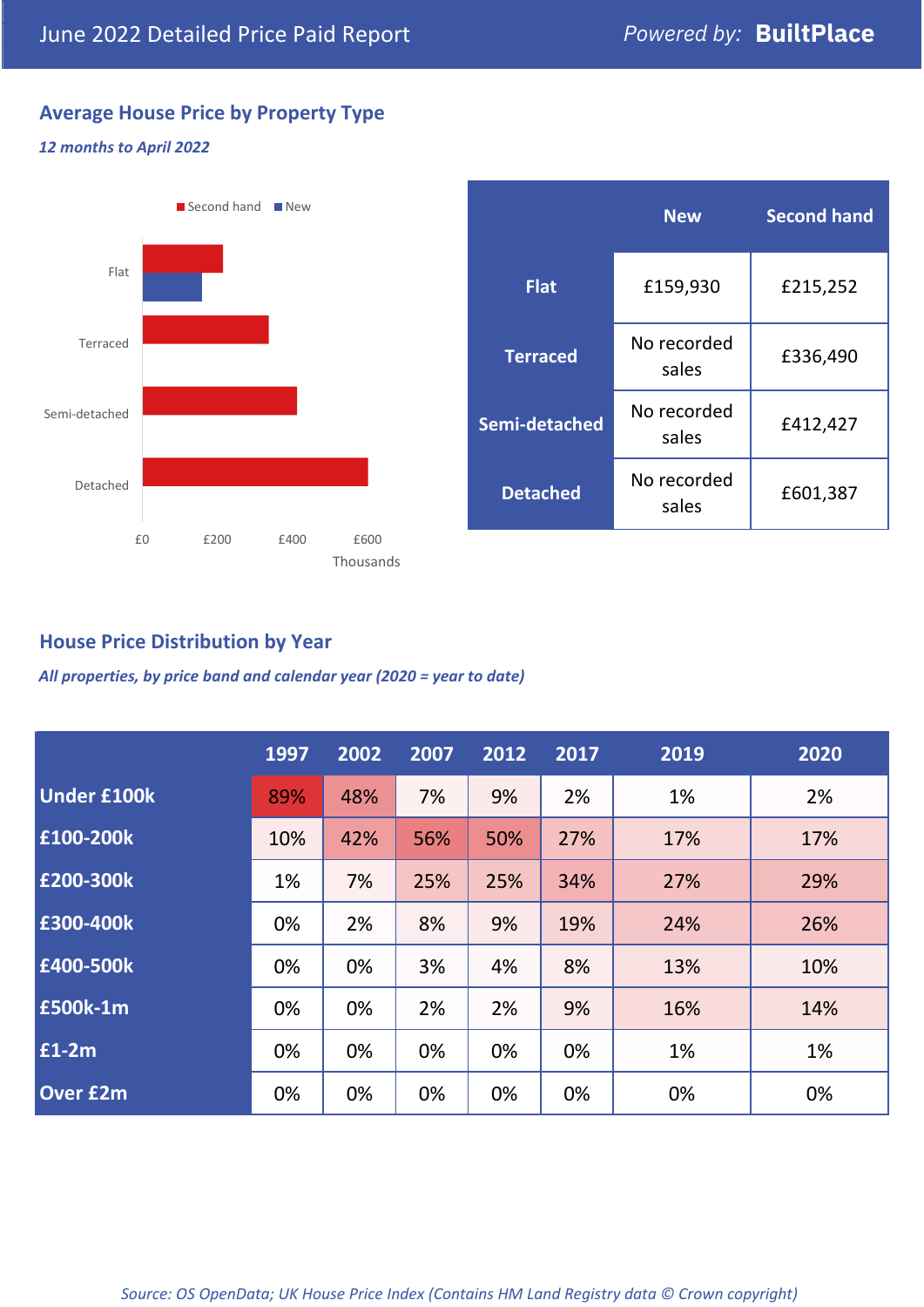# **Transactions (February 2022 data)**

*Annual Transactions, Indexed (2001-05 average = 100)*



There were 3,277 transactions in Southend-on-Sea during the 12 months to February 2022. This is 69% of the average from 2001-05 and suggests activity is significantly below pre-downturn levels.

Transactions in Southend-on-Sea have fallen by 6.7% since 2014, compared to changes of -11.5% for East of England and - 7.7% for England.



#### *Cash and New Build Sales as % of Total, by Year*

*Note: The data on this page EXCLUDES transactions identified as transfers under a power of sale/repossessions, buy-to-lets (where they can be identified by a mortgage), and transfers to non-private individuals - i.e. it comprises only Land Registry 'A' data.*